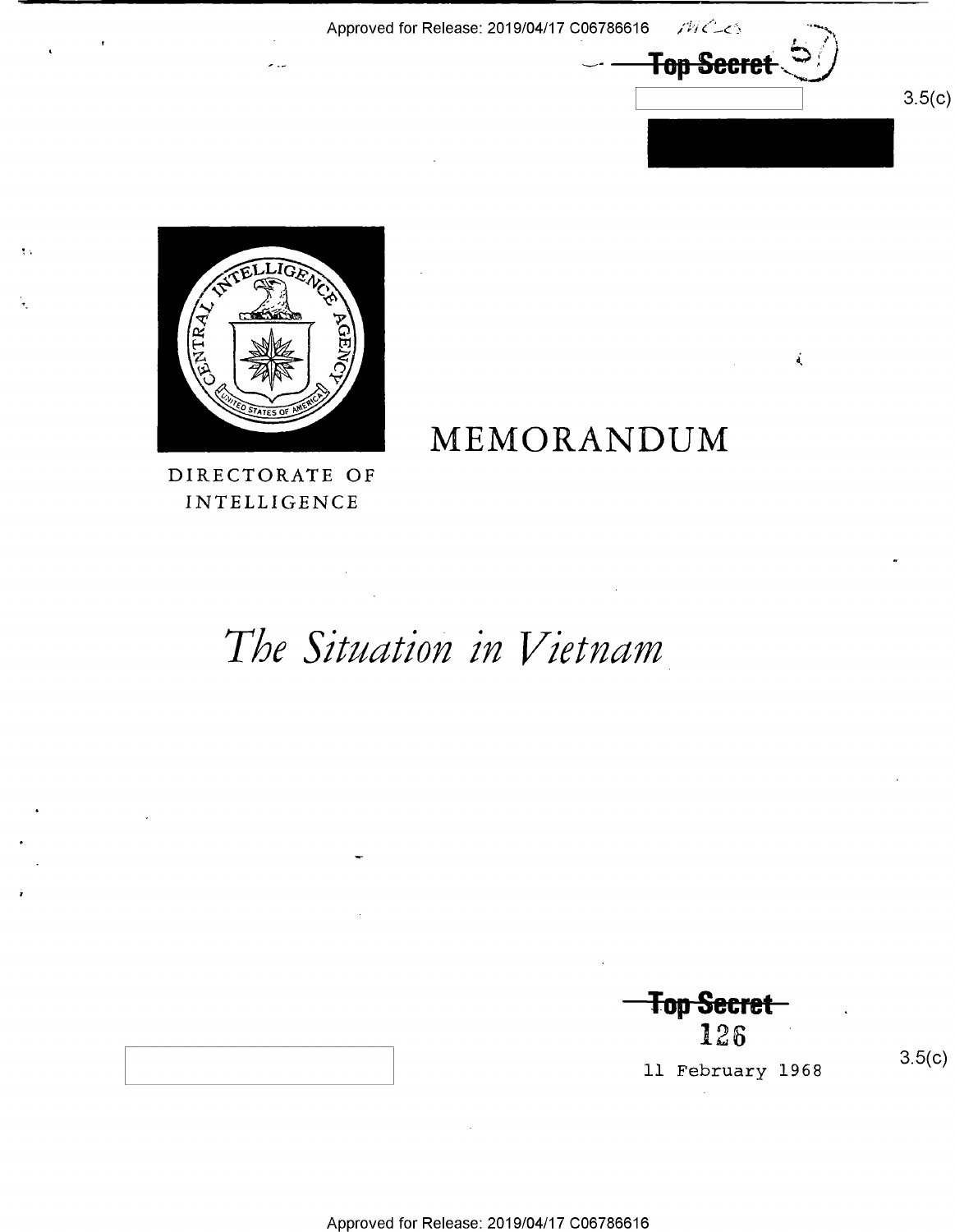

 $3.5(c)$ 

 $3.5(c)$ 

Information as of 1200 ll February 1968

 $3.5(c)$ 

#### HIGHLI GHTS

There has been an easing of enemy pressure around cities and-towns in some areas, but new fighting has broken out in the delta.

I. Military Developments in South Vietnam:<br>Fighting continues in areas near Saigon and in the Mekong Delta (Paras.  $1-3$ ). The situation in the four corps areas is summarized (Paras. 4-15)..

Political Developments in South Vietnam: II. Political Developments in South Vietnam:<br>Internal bickering and red tape appears to be hampering the efficient operation of the task force set up to handle civilian problems (Paras.  $1-3$ ). The militant Buddhists have sent Ambassador Bunker an insulting letter accusing the US of firing indiscriminantlyon the An Quang Pagoda (Paras. 4-6).

III. North Vietnamese Military Developments: The North Vietnamese moved their IL-28 bombers from<br>Phuc Yen Airfield to Gia Lam Airfield and orbit them near the DRV/Chinese border to avoid damage from US air strikes (Para. 1). Additional transport aircraft have been detected making flights to Vinh and could have gone on into South Vietnam  $(Para. 2)$ .

Other Communist Military Developments: There is nothing of significance to report.

V. Communist Political Developments: Liberation Front officials abroad continue to maximize<br>their publicity opportunities. The Front man in Phnom Penh discusses a possible coalition government (Paras. 1-3). In Djakarta, Communist spokesmen emphasize the political successes of the Tet offensive (Paras. 4-5). The Front man in Hanoi endorses Trinh's willtalk offer (Para. 6). Foreign Communist support (Para. 7).

i

 $3.5(c)$  $TOP\_SECTION$  3.5(c)

Approved for Release: 2019/04/17 C06786616

 $\mathbb{R}^n$  and  $\mathbb{R}^n$  and  $\mathbb{R}^n$  and  $\mathbb{R}^n$  and  $\mathbb{R}^n$  and  $\mathbb{R}^n$  and  $\mathbb{R}^n$  and  $\mathbb{R}^n$  and  $\mathbb{R}^n$  and  $\mathbb{R}^n$  and  $\mathbb{R}^n$  and  $\mathbb{R}^n$  and  $\mathbb{R}^n$  and  $\mathbb{R}^n$  and  $\mathbb{R}^n$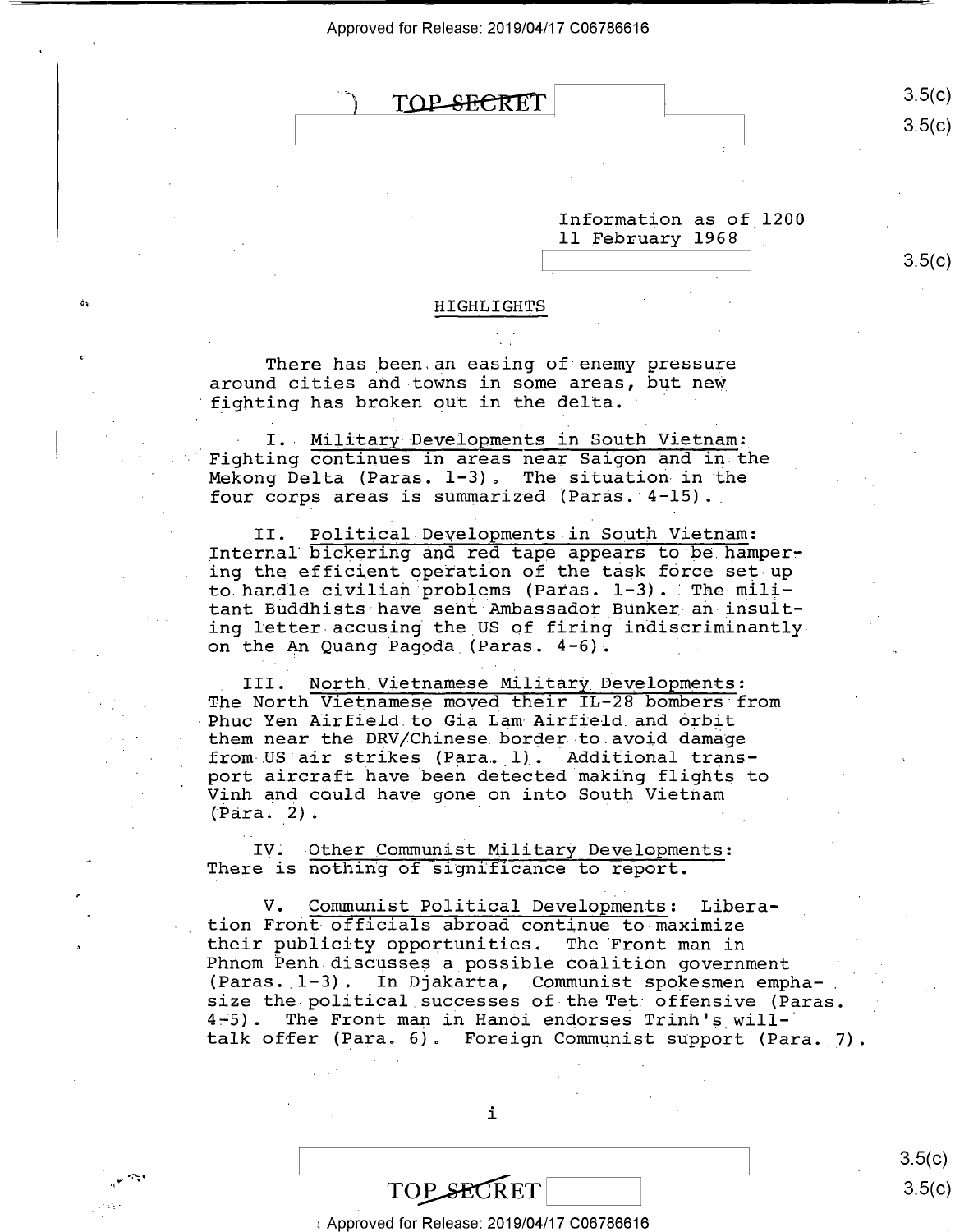|  | TOP-SECRET |  |
|--|------------|--|
|  |            |  |

#### I. THE MILITARY SITUATION IN SOUTH VIETNAM-

1. There has been an easing of enemy pressure around cities and towns in some areas of the country during the weekend, although the delta has been the scene of new attacks. Elements of the Communist forces concentrated south of Da Nang appear to be withdrawing to the southwest, but indications of imminent enemy activity near Dak To continue. The situation at Khe Sanh, Hue, and Da Lat has undergone no significant change in the past 48 hours.

2. There are persistent low-level reports of Viet Cong intentions to launch "large-scale attacks" against Saigon some time before 13 February. Some of these reports allege that elements of the Viet Cong 5th and 9th.divisions or the NVA-7th Division--located north of the capital within striking distance--will be engaged in or support such attacks.

3. Bien Hoa Air Base was the target of a 122mm. rocket attack on the night of l0 February, in which one American was killed, 60 wounded, and 22 aircraft were destroyed or damaged. The same evening, a US battalion had a sharp engagement with a Communist force near Tan Son Nhut Air Base which resulted in 165 enemy killed. A fire started by Communist rockets in that area resulted in the explosion of a bunker containing 2,000'rounds of lO5—mm. ammunition. In the delta the Communists attacked thecapitals of Bac Lieu and Kien Giang provinces. The threat of new activity in Kien Phong and Phong-Dinh provinces has increased.

#### I Corps

4. Khe Sanh received sporadic mortar attacks throughout l0 February and a heavy mortar and-rocket barrage around noon on ll February, but shellinghad become sporadic by early afternoon. battalion in the area is being evacuated to Da Nang, and preparations are being made to ferry it back to  $Laos.1$ 

ll February 1968

**TOP-SECRET** 

 $3$ Approved for Release: 2019/04/17 C06786616

 $\frac{1}{2}$   $\frac{1}{2}$   $\frac{1}{2}$   $\frac{1}{2}$   $\frac{1}{2}$   $\frac{1}{2}$   $\frac{1}{2}$   $\frac{1}{2}$   $\frac{1}{2}$   $\frac{1}{2}$   $\frac{1}{2}$   $\frac{1}{2}$   $\frac{1}{2}$   $\frac{1}{2}$   $\frac{1}{2}$   $\frac{1}{2}$   $\frac{1}{2}$   $\frac{1}{2}$   $\frac{1}{2}$   $\frac{1}{2}$   $\frac{1}{2}$   $\frac{1}{2}$   $3.5(c)$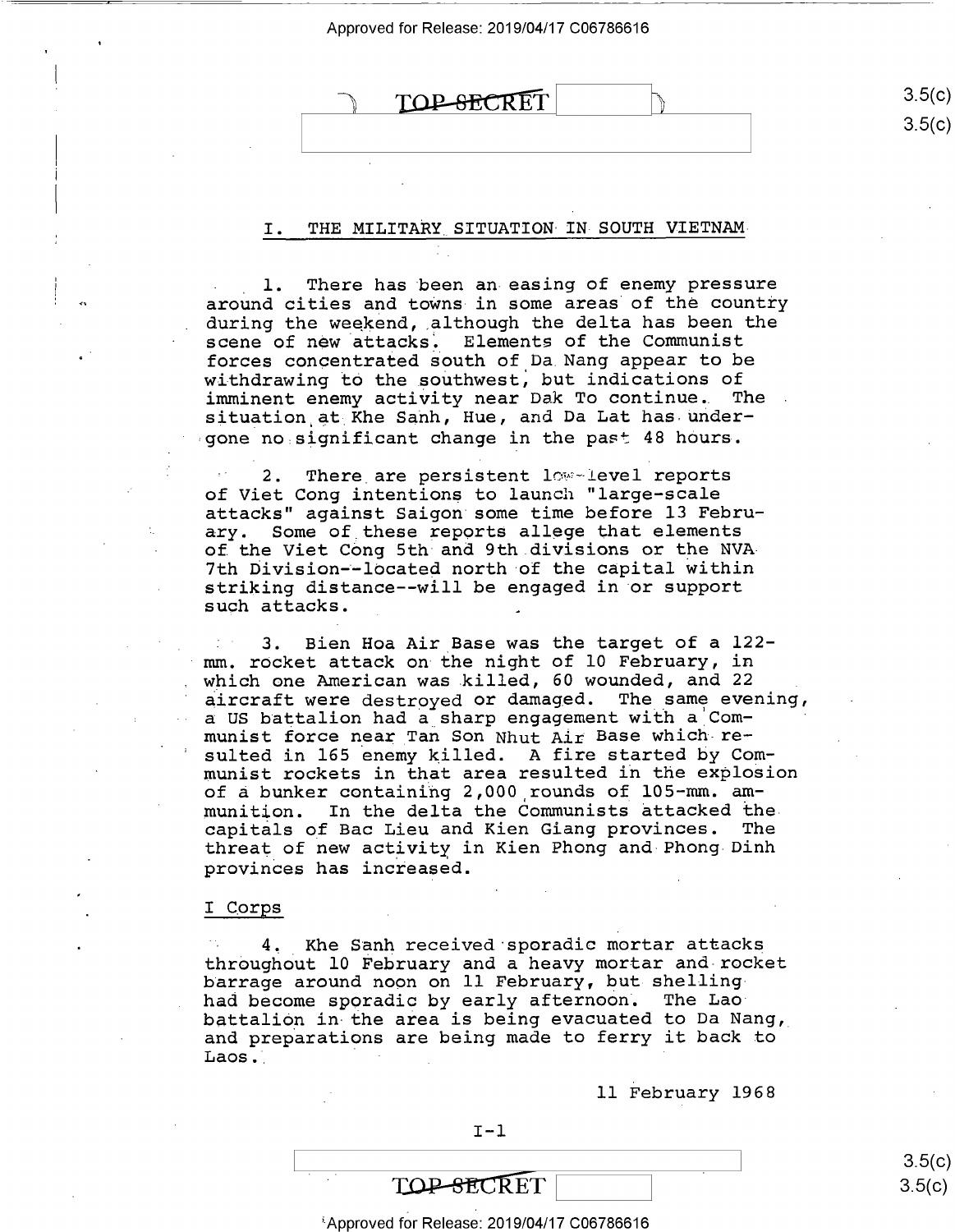| $\sim$ | TOP-SECRET |  | -51  |
|--------|------------|--|------|
|        |            |  | ו בי |

'5. has reflected  $3.3(h)(2)$ the shipment of large quantities of heavy caliber ammunition--up to 152-mm.--to points just north of the DMZ within the past week.  $\vert$  3.3(h)(2)

18 truckloads of 130-mm. ammunition were being delivered on 8 February. There are also indications<br>in in  $\vert$  in  $\vert$  that at least one bat-<br>talion of the North Vietnamese 8l3th Regiment is making attack preparations in coastal Quang Tri Province, Messages of 11 February suggest that the 1st Battalion<br>of the regiment may be preparing to cross the Cua Viet River into Trieu Phong District, where other. enemy units have been active.

6. In Hue, newly reinforced South Vietnamesetroops are continuing their efforts to dislodge enemy forces from the citadel area. The Communists still hold the Imperial Palace, a portion along the citadel's. southwest wall, and a section immediately east of the<br>citadel. Snipers are still prevalent throughout the citadel. Snipers are still prevalent throughout the<br>city. South of the Perfume River, where US Marines South of the Perfume River, where US Marines had gained control earlier, widespread.looting is becoming a major problem.  $\mathbf{r} = \mathbf{r} \cdot \mathbf{r}$ 

#### II Corps

7. There have been no major changes in the situa-<br>tion-throughout-II Corps, despite a continued-threat tothe Dak To area. In Da Lat the Communists still control a hamlet on the western outskirts of the city. In Darlac Province, elements of the NVA 33rd Regiment are still believed to be located about 20 kilometers southeast of Ban Me Thuot.

#### Saigon and III Corps

8. In addition to the major skirmish north-northwest of Saigon and the harassment at Tan Son Nhut Air<br>Base, sporadic small-scale fire fights persisted in the Cholon section of the capital where ARVN troops are still engaged in clearing efforts.

- ll February 1968

#### <sup>m</sup>8-5<c>

#### $3$  Approved for Release: 2019/04/17 C06786616

\ \ s.5(¢)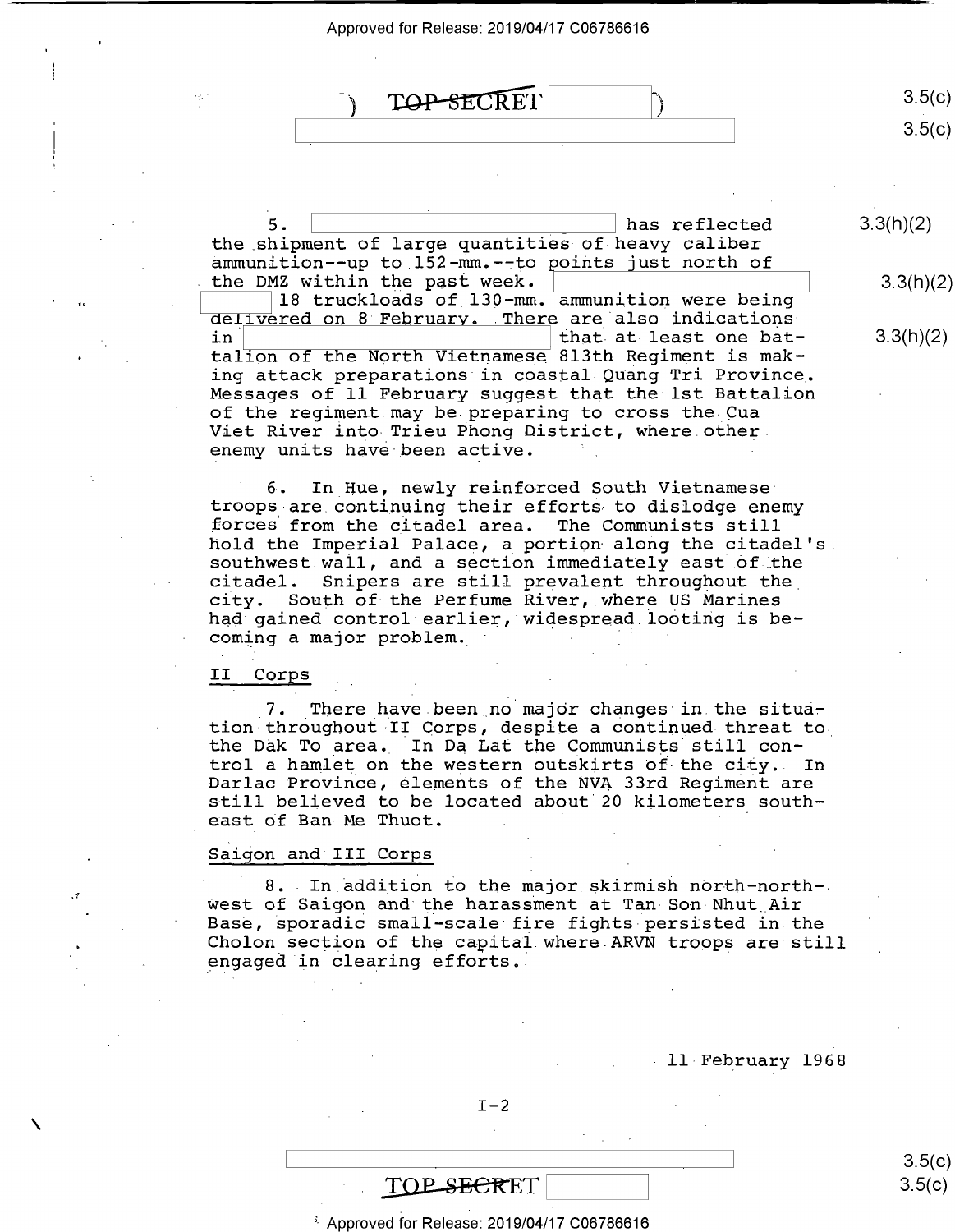$\text{TOP-SECRET}$  3.5(c)

Preliminary interrogation of a field commander and political officer from a Viet Cong-unit which participated in the recent attacks on Saigon has revealed additional information on enemy plans and deployments in the capital area. According to the prisoners, the main mission of their two-company strike force was to seize and hold Saigon-Cholon's Chi Hoa prison, regardless of the cost. They were absolutely forbidden to retreat and were told they would be executed if they did. The attack on the prison failed. The field commander maintained that <sup>a</sup>total of 30 battalions were in or near Saigon, with one to two divisions in reserve and artillery units "to come later." The political officer claimed that there were some 25 battalions in the Saigon area, that the "maximum utilization" of artillery units was programmed for the "second phase of attack," and that "Divisions 5, 7, and 9" were reserve forces to provide support.

 $10.$ ,  $\texttt{major}$ . elements of the Viet Cong 5th and 9th Light Infantry. divisions and the NVA 7th Division continue to be located within striking distance of the capital.

#### IV Corps

ll. Communist actions in the delta during the past few days have emphasized continued attacks by <sup>T</sup> fire against provincial and district towns, interspersed with ground assaults against lightly defended rural outposts, Although the over—all intensity of ground attacks has declined sharply, several Viet Cong units in IV Corps remain deployed in close proximity to heavily populated areas.

12. A Viet Cong force which on 10 February at-<br>d Bac Lieu city remains within the town. Some tacked Bac Lieu city remains within the town. of the attackers have attempted to exfiltrate, using women and children as shields. Thirty-three persons were killed or wounded and a large portion of the city has been destroyed by fire. - -

ll February 1968

4

 $I-3$ 

 $3.5(c)$  $\mathcal{L}(\mathbf{C})$ 

## $\frac{\text{TOP} \text{SEERT}}{\text{Approved for Release: } 2019/04/17 \text{ CO}6786616}$

 $3.3(h)(2)$ 

 $3.5(c)$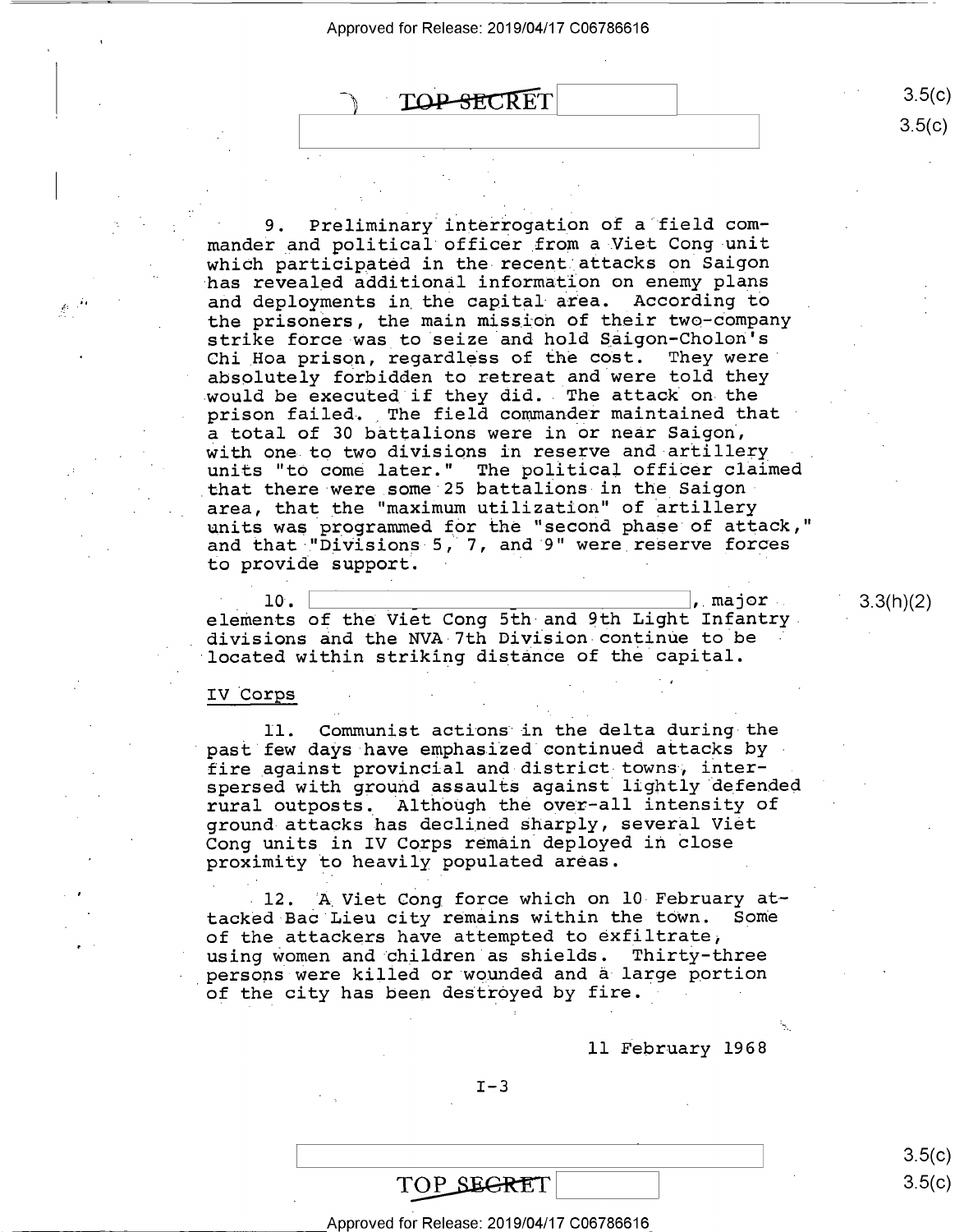

 $3.5(c)$  $3.5(c)$ 

 $- - -$ 

13. Rach Gia, the capital of Kien Giang Province, came under B-40 rocket attack during the early morning hours of 11 February. The 30-minute bombardment resulted in l9 friendly casualties and total destruction to the CORDS building. There apparently was no follow—up-ground attack and the city is now reported quiet.

l4. An estimated 500-man Viet Cong force has reportedly surrounded Cao Lanh, the capital of Kien<br>Phong Province. This strike force, supported by some 400 laborers, has constructed bunker complexes 1,000 to 1,500 meters from the-city proper. Due to eroding security in the rural areas, all Revolution-<br>ary Development teams in Kien Phong have been withdrawn from their hamlets and pulled into the capital or district towns.

15. The Headquarters of Military Region (MR) 3, a major Viet Cong command authority, has made an. unprecedentd.move. On 8 February,

command authority in southern Phong Dinh Province, marking the first time since July 1963 that Headquarters, MR\_3 had been identified outside its normal operating area--some 50 miles to the south-<br>west. The relocation of this headquarters into Phong The relocation of this headquarters into Phong Dinh Province, coupled with the recent identification of three Viet Cong main force battalions in the im-<br>mediate area of Can Tho, may portend renewed enemy offensive activity in and around the provincial capi-<br>tal. tal. The contract of the contract of the contract of the contract of the contract of the contract of the contract of the contract of the contract of the contract of the contract of the contract of the contract of the contr

3.3(h)(2)

 $3.5(c)$  $3.5(c)$ 

ll February l968

 $I-4$ 

 $\blacksquare$  . The contract of the contract of the contract of the contract of the contract of the contract of the contract of the contract of the contract of the contract of the contract of the contract of the contract of the

TOP-SECRET

Q

n

 $^{\circ}$   $^{\circ}$  Approved for Release: 2019/04/17 C06786616  $^{\circ}$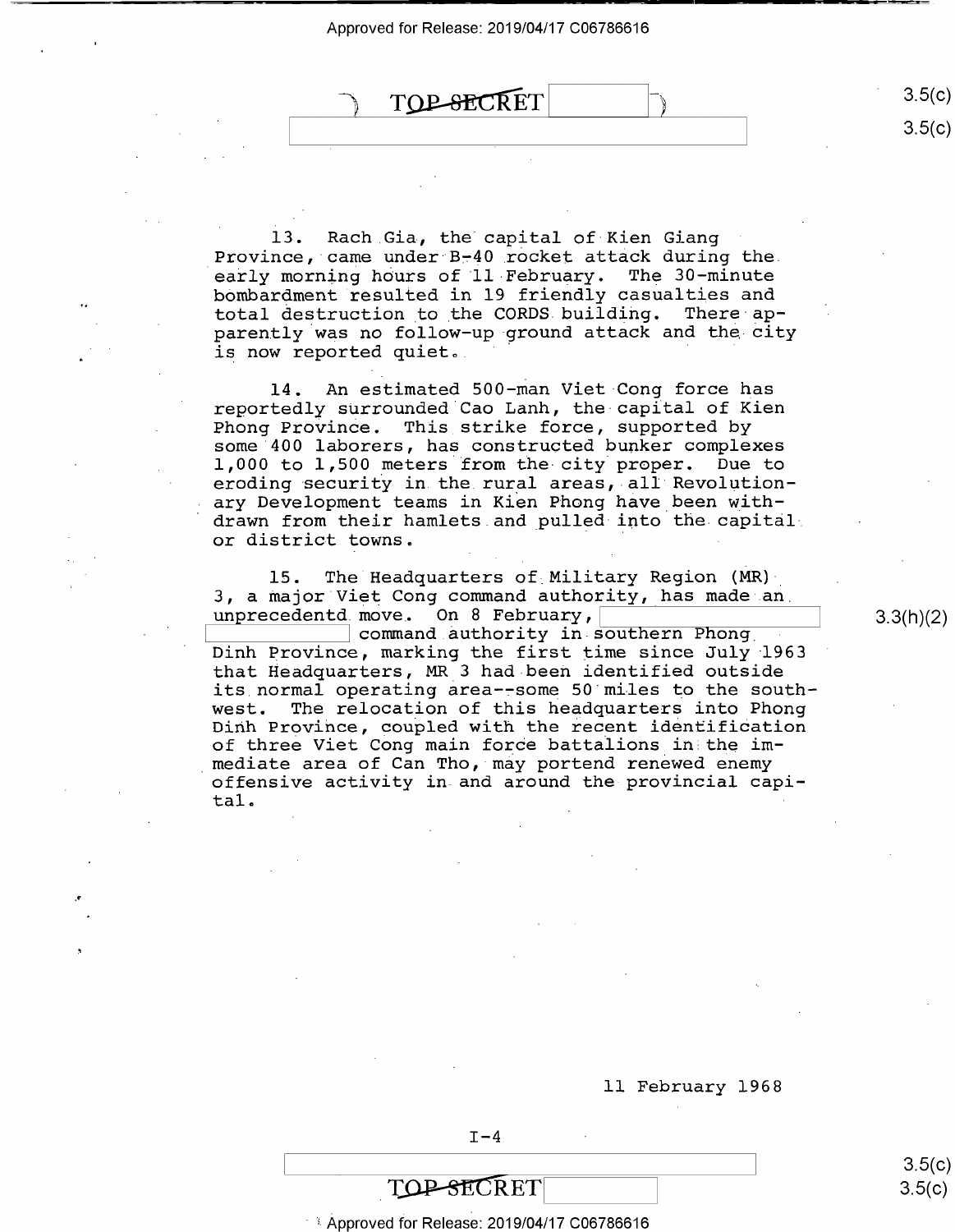$\overline{\phantom{a}}$  .

| TOP SPORTT<br>--<br>$-0.001$ |  |
|------------------------------|--|
|                              |  |

#### II. POLITICAL DEVELOPMENTS IN SOUTH VIETNAM

l. The task force established to cope with themassive problems arising in the aftermath of the Viet Cong Tet offensive is apparently running into serious difficulty because of internal bickering and bureaucratic red tape,/ /  $\overline{\text{Inafrustration}}$ , General Nguyen 3.3(h)(2) Duc Thang, Vice President Ky's deputy on the task force, declared on 9 February that he was resigning. He has failed to appear for subsequent meetings. 2. \ 'many of 3.3(h)(2) the cabinet members on the task force, most notably the ministers of health and refugees, have been un-<br>able or unwilling to work together and insist on following normal ministerial procedures. The result is that needed services are not being provided for the people in a timely and efficient manner. 3. Vice President  $Ky$ , /<br> $\sqrt{15}$  being urged to use his influence  $\frac{1}{2}$  is being urged to use his influence<br>to have the constitution amended so that he could be appointed prime minister. Several Lower House deputies, some senators, Ky's own advisers, and<br>General Thang have all reportedly approached Ky with the proposition. Ky has apparently put them all off, at least so far. I  $\frac{30 \text{ km}}{2}$  and  $\frac{1}{2}$  and  $\frac{1}{2}$  and  $\frac{1}{2}$  and  $\frac{1}{2}$  and  $\frac{3}{2}$ (h)(2) prove Prime Minister Loc's image and to include him in the task force's plans and activities.

#### Militant Buddhists Attack Alleged US Actions

4. The militant Buddhists of An Quang Pagoda<br>have sent Ambassador Bunker an insulting letter<br>accusing the US of attacking the pagoda "both mili-<br>tarily and politically." The letter, signed by the<br>An Quang director, Thich T

ll February 1968

3.3(h)(2)

 $II-1$ 

| $m \wedge r$<br>FT<br>$\sim$<br>. . |  |  |
|-------------------------------------|--|--|

Approved for Release: 2019/04/17 C06786616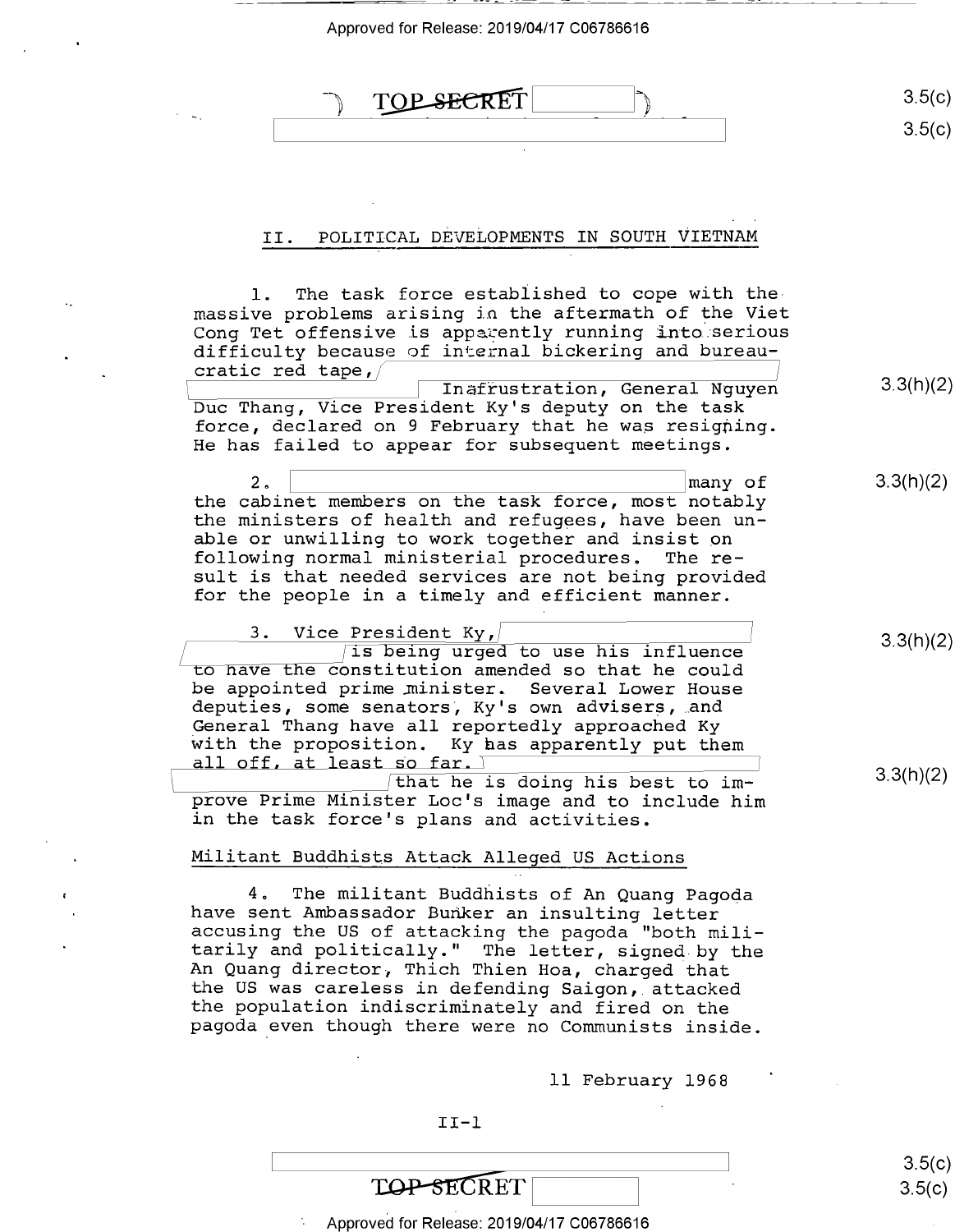TOP SECRET

5. The Americans were charged also with slandering the Buddhist church-by broadcasting over Voice of America that the Viet Cong were in the pagoda. The letter concluded with a "request" that the ambassador order a halt to the "calumny" and with a charge that the US alone is responsible for the deteriorating relations between the Americans and the Buddhist church. .

6. The\_An\_Quang Pagoda suffered little damage during the l February attack to rout the Viet Cong force entrenched there. No American troops joined in the attack, except possibly as advisers to the Vietnamese Rangers who carried it.out. The militant Buddhists have stood out thus far as the one significant group which has not denounced the Viet Cong attacks and has not voiced a modicum of support for the government.

#### ll February 1968

 $II-2$ 

 $3.5(c)$  $3.5(c)$ 

 $3.5(c)$ 

 $3.5 (c)$ 

Approved for Release: 2019/04/17 C06786616

**TOP-SECRET** 

 $\blacksquare$  . The contract of the contract of the contract of the contract of the contract of the contract of the contract of the contract of the contract of the contract of the contract of the contract of the contract of the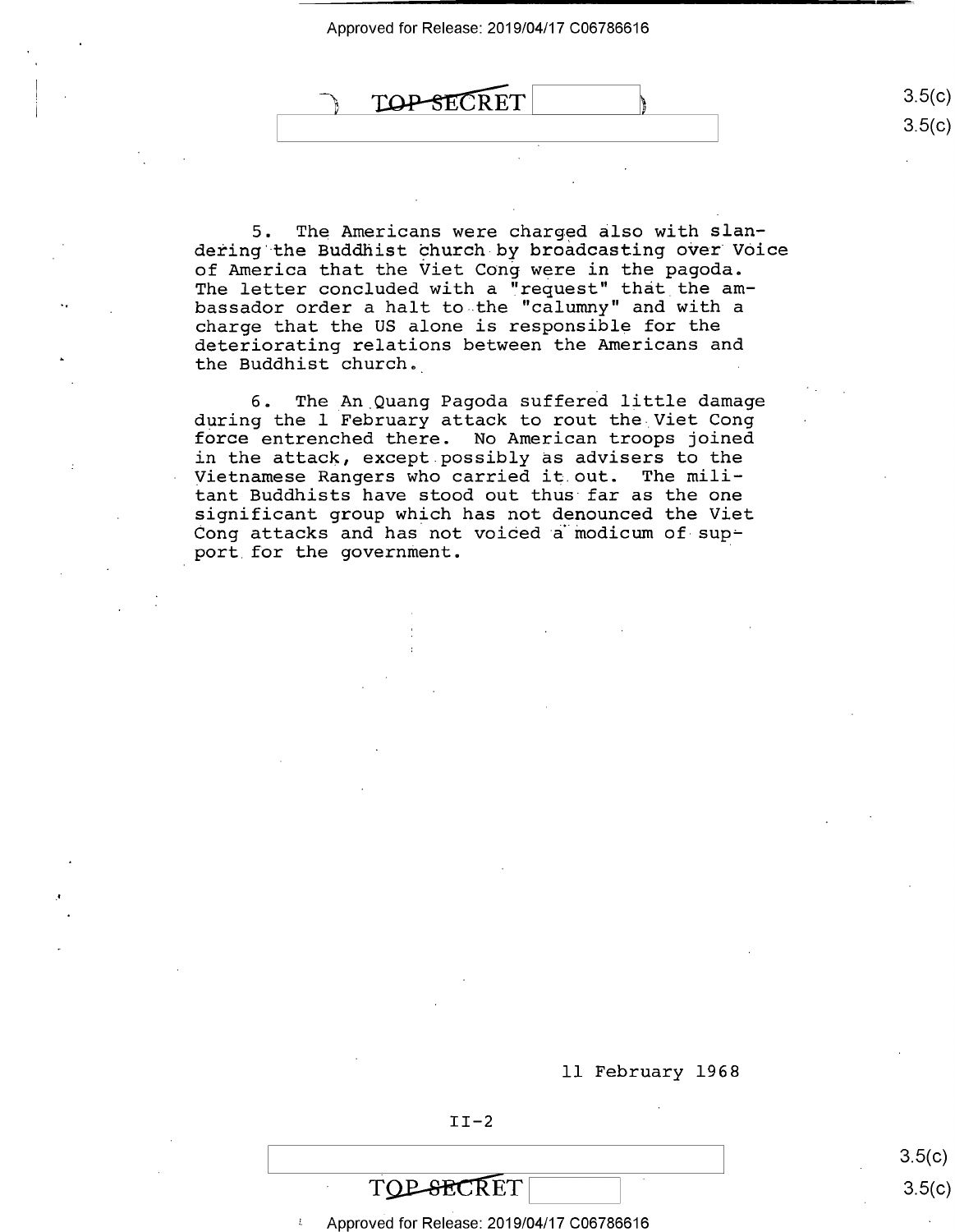### $\begin{picture}(150,10) \put(0,0){\line(1,0){100}} \put(150,0){\line(1,0){100}} \put(150,0){\line(1,0){100}} \put(150,0){\line(1,0){100}} \put(150,0){\line(1,0){100}} \put(150,0){\line(1,0){100}} \put(150,0){\line(1,0){100}} \put(150,0){\line(1,0){100}} \put(150,0){\line(1,0){100}} \put(150,0){\line(1,0){100}} \put(150,0){\$

\ \ s.5(¢)

#### III. NORTH VIETNAMESE MILITARY\_DEVELOPMENTS

1. In an effort to protect their IL-28 bombers from US bombing raids, the North Vietnamese moved the planes on 9 February from Phuc Yen to Hanoi/Gia This airfield is Hanoi's international air terminal and has not yet been struck. On at least four occasions since their transfer to Gia Lam the IL—28s left the field and circled in airspace over the North Vietnamese/Chinese border while US strike aircraft were in the Hanoi area.

2. \ \ indicates that 3\_3(h)(2) at least four transport aircraft completed a Hanoi to Vinh flight during the late afternoon of ll February. The purpose of the flights is not yet known, but the aircraft could have continued on into northern South Vietnam.

ll February 1968

III—l

Approved for Release: 2019/04/17 C06786616 -

 $\frac{1}{2}$   $\frac{5.5(k)}{2}$  $3.5(c)$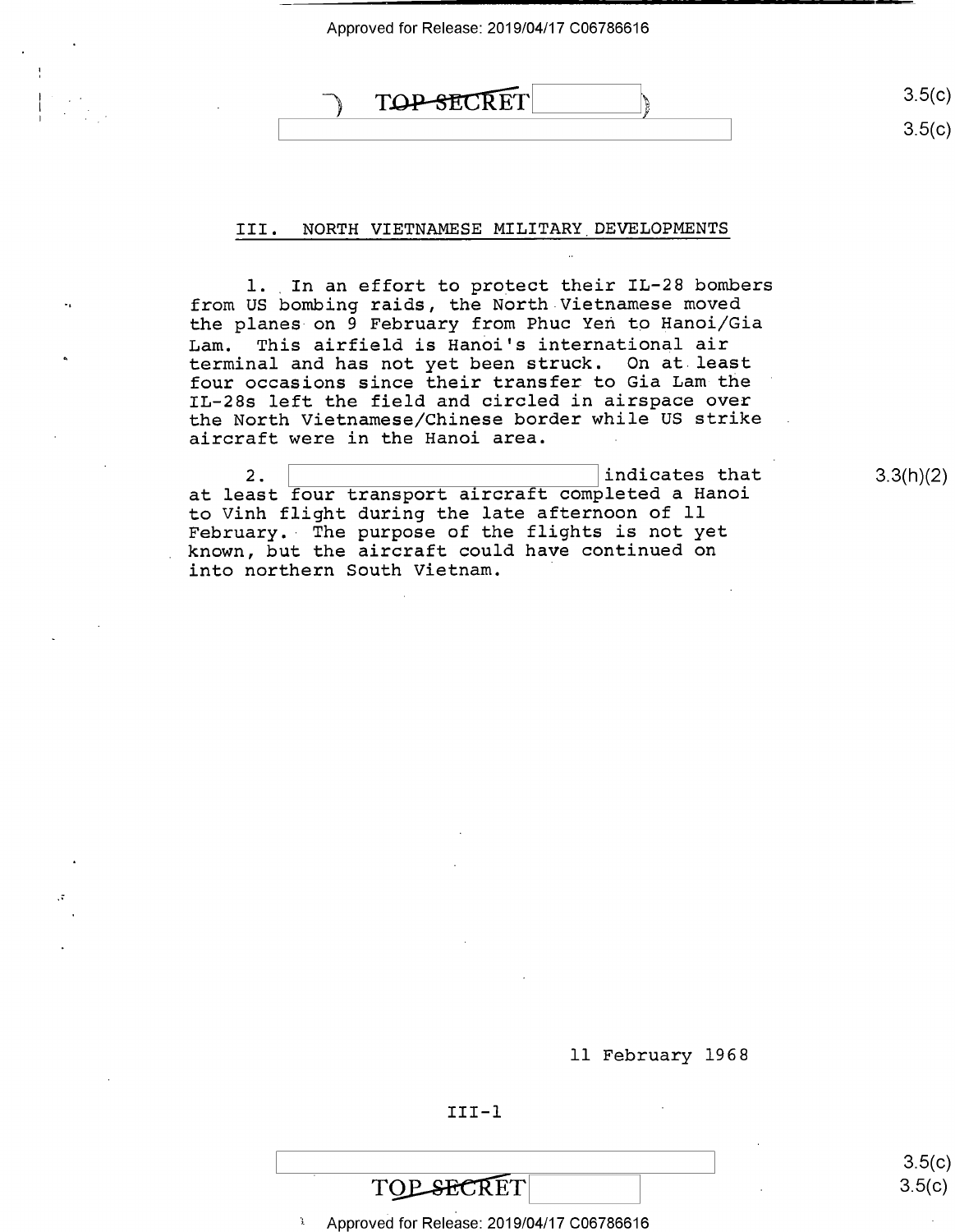TOP SECRET 3

#### IV. OTHER COMMUNIST MILITARY DEVELOPMENTS

1. There is nothing of significance to report.

ll February 1968

IV—l

- Approved for Release: 2019/04/17 C06786616

\ \ (  $3.5(c)$  $3.5(c)$ 

 $\ddot{\phantom{0}}$ 

 $3.5(c)$  $3.5 (c)$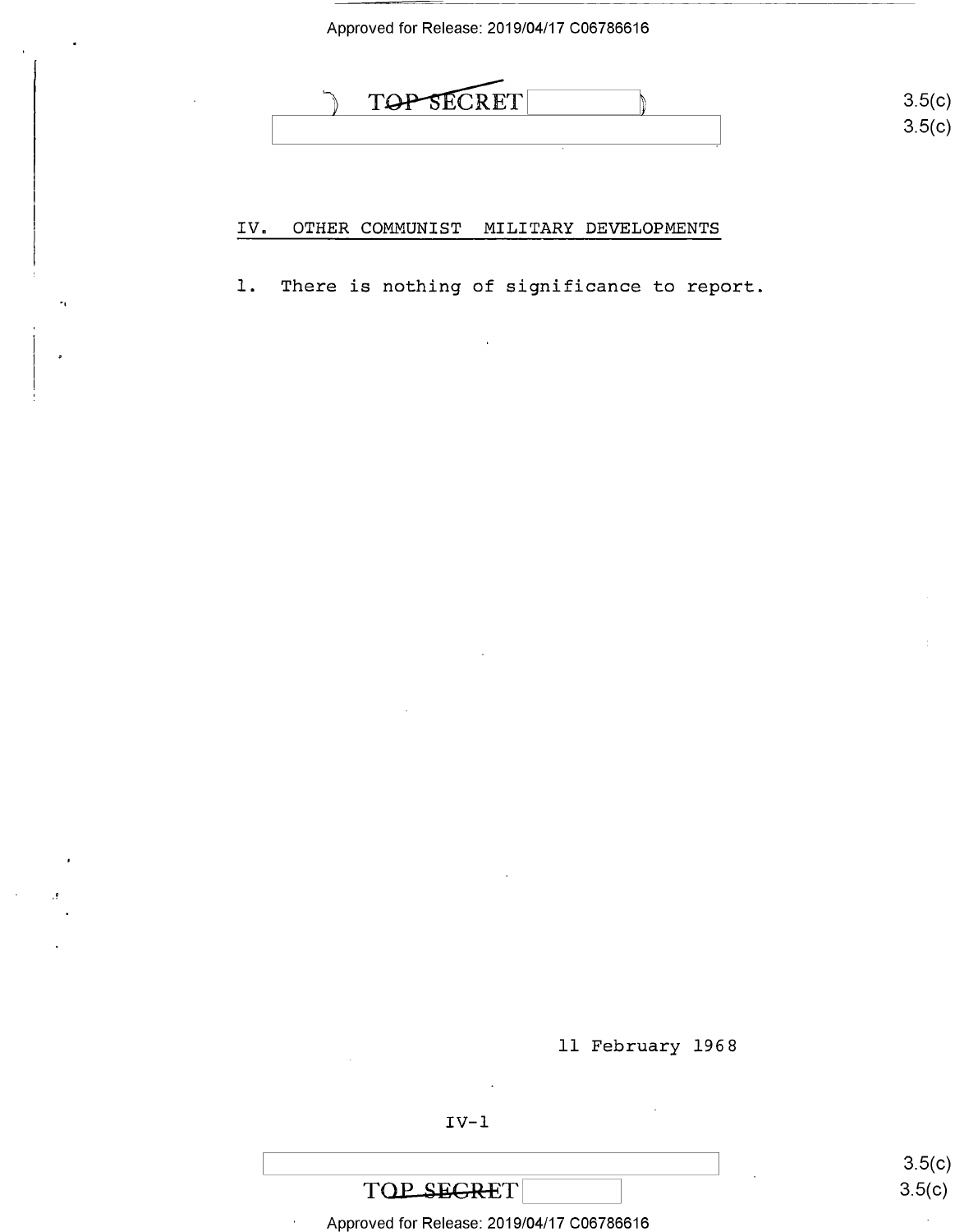#### TOP-SECRET

#### V. COMMUNIST POLITICAL DEVELOPMENTS

 $\mathbf{U}$ 

l. Liberation Front officials abroad are continuing to make every effort to be seen and heard. Twice last week, Nguyen Van Hieu, the Front's representative in Phnom Penh and one of its most authori tative spokesmen on foreign affairs, discussed Viet Cong plans for a coalition government. Radio propaganda and prisoners captured in the Tet offensive have indicated that the Front intends to establish unilaterally a coalition government in opposition<br>to Saigon. Nguyen Van Hieu, however, is the first responsible Front official to comment publicly on<br>this issue. In an apparent effort to drum up some<br>international support for such a government (if it should ever be established), Hieu gave a press conference on 8 February, and on the 9th reportedly held a special briefing for neutral diplomats in the Cambodian capital.

2. According to Wilfred Burchette, who pub-<br>licized the press conference, Hieu said that the Front planned to establish a coalition government<br>to replace the South Vietnamese Government after consultation with "other revolutionary forces." Ac-<br>cording to a Burmese diplomat who attended the briefing on 9 February, Hieu told his diplomatic<br>colleagues virtually the same thing. The Front in-<br>tended to convene a national conference of the "peace and democracy forces for the purpose of forming a provisional government" and would hold negotiations with the US for a cease-fire and the with-<br>drawal of US troops. Hieu also told the diplomats that the Front would seek "recognition and respect<br>for the territorial integrity of Vietnam from the world and especially from Cambodia, Laos, India,<br>Burma, Ceylon, Pakistan, and Japan."

3. At home, the Communists are taking the same<br>line on a possible coalition government and are con-<br>tinuing to pump up the "democratic and peace alliances."

ll February 1968

#### $V-1$

| TOP-SECRET |  |
|------------|--|

Approved for Release: 2019/04/17 C06786616

 $3.5(c)$  $3.5(c)$ 

 $\frac{1}{1}$  s.5(c)  $3.5(c)$  $3.5(c)$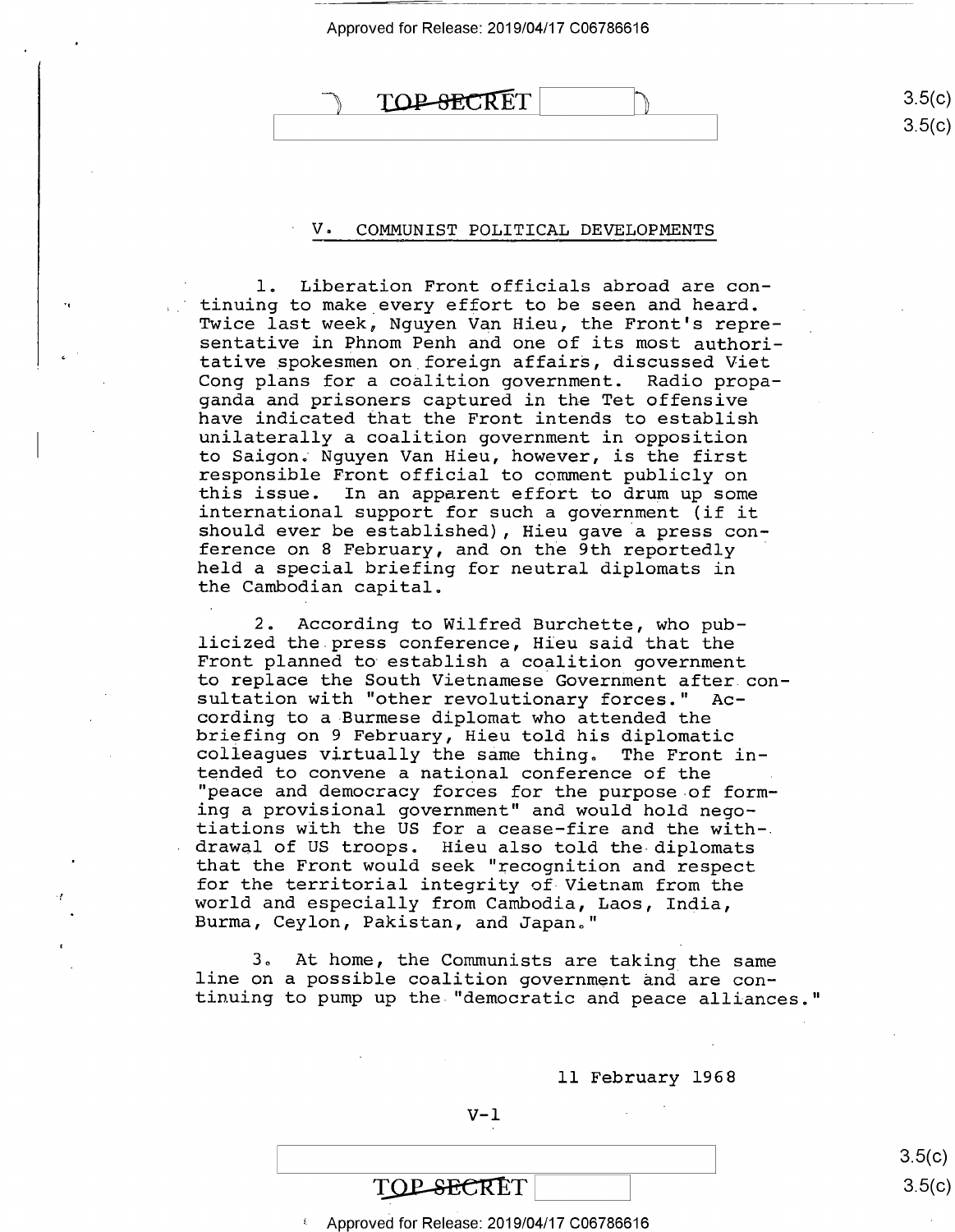

The Front central committee issued a statement on <sup>9</sup>February, and the Tri-Thien-Hue Liberation Front issued a similar statement on the 5th, offering to hold discussions with the new peace alliances "to work out the best solution for getting the US outof Vietnam and restoring peace." Both statements<br>dramatize the intent of the new peace alliances to<br>"set up a government of the people."

4. Communist officials in.Djakarta also discussed Viet Cong intentions on several occasions in recent days in private forums. Prior to the Tet offensive in late January, the head of the Front office told Indonesian Government officials that he had attended a Front central committee meeting last summer and had come away with renewed confidence and optimism on the war. In a rare admission of past difficulties, the official admitted that US forces had had some success in the past two "dry seasons"<br>(the winters of 65-66 and 66-67). He boasted that Communist units how had new weaponry and much greater experience and the US would not do so well this year. The Viet Cong intended to strike "several blows" this year, he said.

5. In two conversations in early February (afterthe opening of the Tet offensive), lower ranking officials of both the Front mission and the North Viet-. namese Embassy denied current press speculation that Khe Sanh was to be a second Dien Bien Phu. There would be no large-scale attack on Khe Sanh "now,"<br>they said. When asked what could be considered a decisive battle in the current military campaign,<br>the two officials pointed to the fight at Tan Son<br>Nhut Airfield. They boasted that communications be tween the field and Saigon were broken and that in-<br>ternational civil traffic had been disrupted. The ternational civil traffic had been disrupted. The Front man claimed that the Communists intended a "long fight against this base." Both officials<br>emphasized the political significance of the Tet at-<br>tacks. They said that one of the major objectives of the first phase of the fighting was to increase

ll February 1968

 $\frac{1}{2}$  s.5(c) TOP\_SEGRET<br>Approved for Release: 2019/04/17 C06786616<br>Approved for Release: 2019/04/17 C06786616

\_ Approved for Release: 2019/04/17 C06786616

 $V-2$ 

 $3.5(c)$  $3.5(c)$